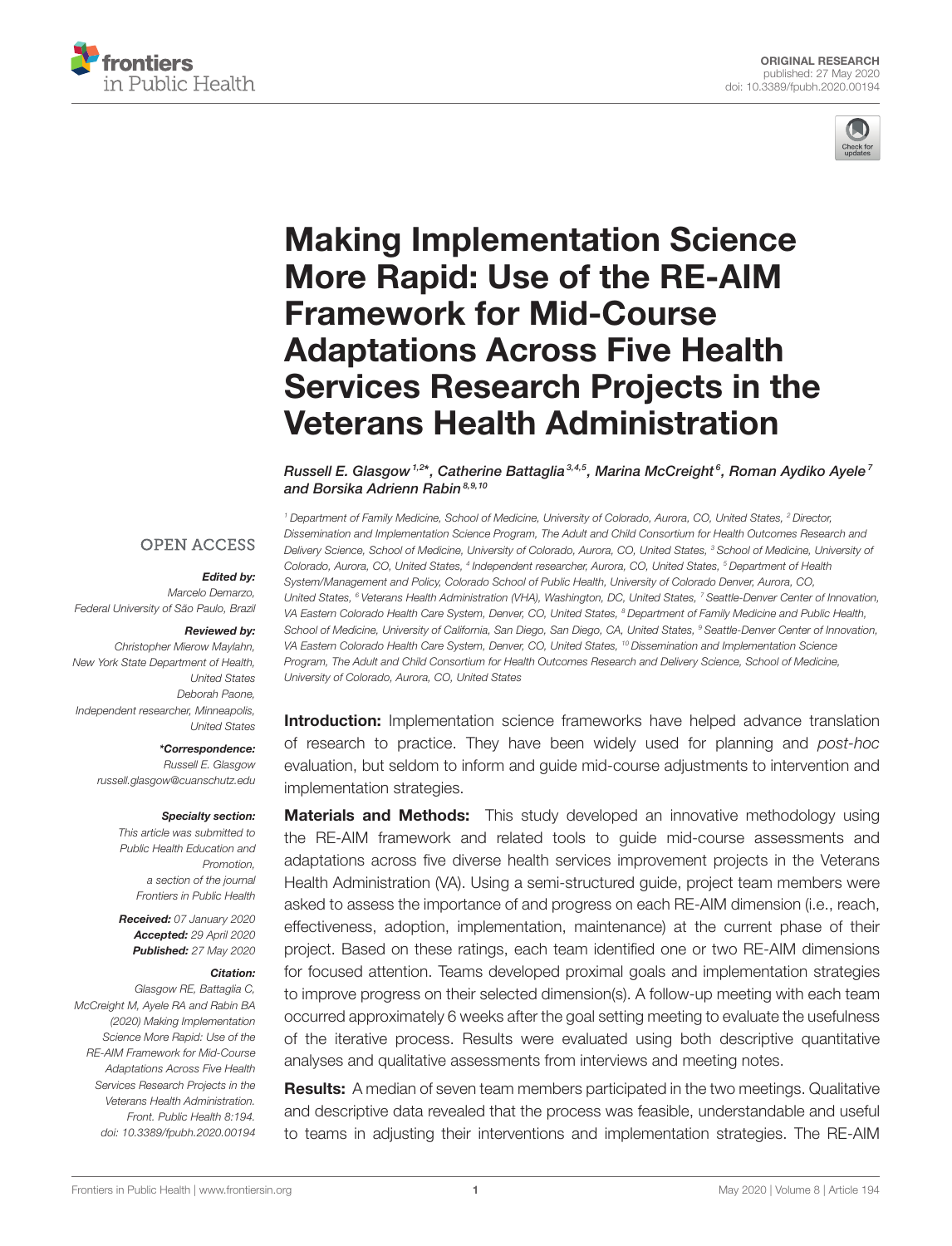dimensions identified as most important were adoption and effectiveness, and the dimension that had the largest gap between importance and rated progress was reach. The dimensions most frequently selected for improvement were reach and adoption. Examples of action plans were summarizing stakeholder interviews for leadership, revising exclusion criteria, and conducting in-service trainings. Follow-up meetings indicated that teams found the process very useful and were able to implement the action plans they set.

**Discussion:** The iterative use of RE-AIM to support adjustments during project implementation proved feasible and useful across diverse projects in the VA setting. Building on this and related examples, future research should replicate these findings and further develop the methodology, as well as explore the optimal frequency and timing for these iterative applications of RE-AIM. More generally, greater focus on more rapid and iterative use of implementation science frameworks is encouraged to facilitate successful translation of research to practice.

Keywords: implementation science, frameworks, rapid, iterative, adaptation, RE-AIM, evaluation

### INTRODUCTION

It is widely accepted that use of theory improves outcomes, understanding and generalization [\(1](#page-11-0)[–3\)](#page-11-1) within implementation science as well as other areas. There are many implementation science theories, models, and frameworks that have been used for various purposes [\(1–](#page-11-0)[4\)](#page-11-2). Our research group has developed, refined, and disseminated the RE-AIM (Reach, Effectiveness, Adoption, Implementation, and Maintenance) framework that has been widely used for evaluation and more recently, planning programs [\(5,](#page-11-3) [6\)](#page-11-4). RE-AIM has been found to be useful for both researchers and practitioners [\(7–](#page-11-5)[9\)](#page-11-6) and for planning as well as end of project evaluations [\(6\)](#page-11-4). However, with a few exceptions noted below and summarized in the discussion [\(10–](#page-11-7)[14\)](#page-11-8), to our knowledge, neither RE-AIM nor other implementation science models have been systematically used for, nor specific guidance provided, for mid-course corrections, or rapid assessment and feedback.

If implementation science is to have more impact in real world settings, it needs to become more rapid and iterative [\(15–](#page-11-9)[17\)](#page-11-10) to address the needs and time frame in which organizations need to make decisions. There have been recent advances in more rapid approaches to qualitative analyses [\(18–](#page-11-11)[20\)](#page-11-12) and discussion of integrating implementation science with quality improvement procedures to make it more rapid [\(21–](#page-11-13)[23\)](#page-11-14), but little use of implementation science models to help inform and guide such improvement and adaptations. Many studies track ongoing implementation efforts and report findings [\(24\)](#page-11-15) using RE-AIM or other implementation science models and outcomes, but few have provided detailed guidance, reported results on or compared stakeholder perspectives on both priorities and progress over time, specific goals set and/or provided tools and resources that can be used by others. As detailed in the discussion, this study extends upon the important efforts

above by providing more detail, and reporting application across different interventions, conditions and stages of multiple research projects.

Implementation science models such as Intervention Mapping [\(25\)](#page-11-16), the Consolidated Framework for Implementation Research (CFIR) [\(26\)](#page-11-17), RE-AIM [\(5,](#page-11-3) [6\)](#page-11-4) and others have been used to plan and guide pre-implementation strategies, but in general, application of these models is not rapid enough to inform during-study adaptation [\(27\)](#page-11-18). It is also well-documented that context also changes over time [\(28,](#page-11-19) [29\)](#page-11-20), that adaptations occur with or without guidance and in ways that are either intervention congruent or not [\(27,](#page-11-18) [30\)](#page-11-21), and that sustainment of outcomes almost always requires adaptations [\(31\)](#page-11-22). Thus, it would help to have a systematic, framework-informed strategy to guide adaptations in response to emerging results and changing context. Such an approach would also be very congruent with and useful for learning health system approaches [\(32,](#page-11-23) [33\)](#page-11-24). In summary, we think that rapid learning systems, as well as implementation science research in general, could benefit from systematic and integrated use of frameworks, methods, and iterative processes to evaluate interim progress, ensure that unintended consequences do not occur, and help guide appropriate adaptations.

The goals of this paper are to describe: (1) a team engagement and reflection process to identify RE-AIM dimensions that are most important and most in need of improvement at the current point in the project cycle in each of five Veterans Health Administration (VA) Health System improvement projects; (2) the use of this framework-driven procedure and related data to guide development and execution of an action plan to address key RE-AIM dimensions identified and facilitate mid-course adaptations; and (3) the feasibility and short-term usefulness of this iterative RE-AIM process and directions for future research and practice.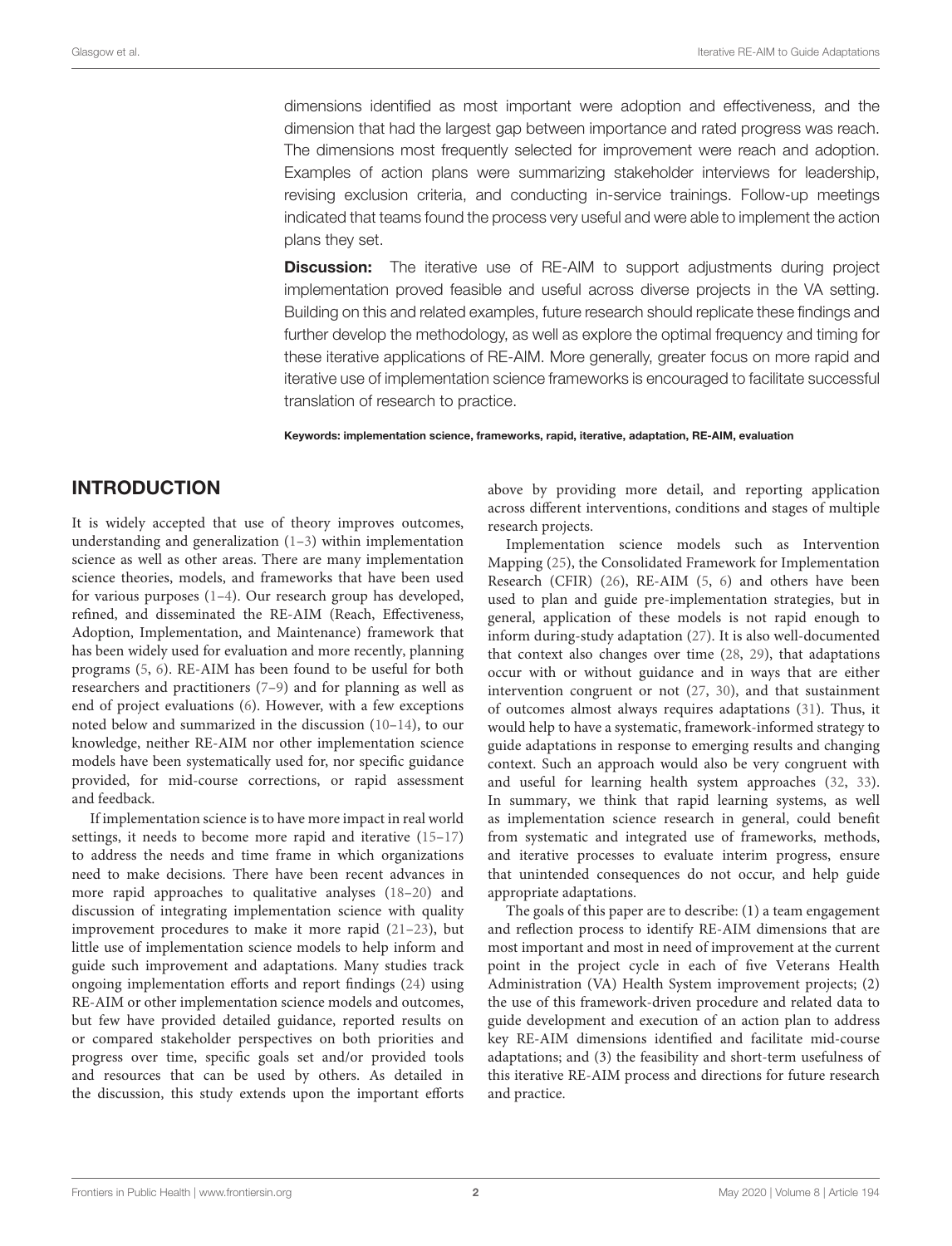<span id="page-2-0"></span>

|                              | <b>Patient reported</b><br>health status<br>assessment                                                                                                                                                                                                      | Multimodal pain                                                                                                                                        | Community<br>transitions                                                                                                                                                                                                                                                       | <b>Advanced care</b><br>coordination                                                                                                                                  | <b>Rural transitions</b>                                                                                                                                                                                                                                                                                                                                                                                                                     |
|------------------------------|-------------------------------------------------------------------------------------------------------------------------------------------------------------------------------------------------------------------------------------------------------------|--------------------------------------------------------------------------------------------------------------------------------------------------------|--------------------------------------------------------------------------------------------------------------------------------------------------------------------------------------------------------------------------------------------------------------------------------|-----------------------------------------------------------------------------------------------------------------------------------------------------------------------|----------------------------------------------------------------------------------------------------------------------------------------------------------------------------------------------------------------------------------------------------------------------------------------------------------------------------------------------------------------------------------------------------------------------------------------------|
| Problem<br>addressed         | Lack of standardized<br>reporting of patient<br>health status in setting<br>of cardiovascular<br>procedure                                                                                                                                                  | Delivering multimodal<br>pain care through<br>tele-mentoring                                                                                           | Transitional care from<br>non-network hospital<br>to network primary care                                                                                                                                                                                                      | Transitional care from<br>non-VA community<br>hospital-based<br>emergency department<br>(ED) to VA<br>primary/specialty care                                          | Care coordination for rural<br>Veterans during and<br>post-discharge from a tertiary<br>VHA Medical Center back to<br>their patient aligned care team                                                                                                                                                                                                                                                                                        |
| Setting                      | <b>VHA Medical Center</b>                                                                                                                                                                                                                                   | <b>VHA Medical Center.</b><br>community-based<br>outpatient clinics                                                                                    | <b>VHA Medical Center.</b><br>community-based<br>outpatient clinics,<br>community hospitals                                                                                                                                                                                    | <b>VHA Medical Center.</b><br>community-based<br>outpatient clinics,<br>community EDs                                                                                 | <b>VHA Medical Center.</b><br>community-based outpatient<br>clinics                                                                                                                                                                                                                                                                                                                                                                          |
| Intervention                 | To collect<br>patient-reported health<br>status information<br>before and after<br>percutaneous coronary<br>intervention via an<br>interactive voice<br>response system, and<br>to integrate use of the<br>health status data into<br>routine clinical care | Leveraging data to<br>identify gaps in the use<br>of multimodal pain<br>care, and to train<br>providers in best<br>practices through<br>tele-mentoring | Integrated,<br>non-network hospital<br>discharge care<br>coordination program<br>that includes nurse<br>care coordination and<br>health system changes,<br>including dedicated<br>phone and fax lines for<br>non-network hospitals<br>and Veteran care<br>identification cards | Assess social<br>determinants of health<br>of all Veterans admitted<br>to community ED and<br>discharged home for<br>follow-up care with VA<br>primary/specialty care | A transitions nurse at the VHA<br>Medical Center who prepares<br>patient for discharge and<br>obtains a follow-up<br>appointment, communicates<br>with the patient aligned care<br>team site about the discharge<br>care coordination, follows up<br>with the patient within 48h after<br>discharge, and engages with<br>the rural primary care provider<br>and registered nurse to ensure<br>continuity of care and<br>information exchange |
| Implementation<br>strategies | Audit and feedback:<br>facilitation                                                                                                                                                                                                                         | Audit and feedback:<br>facilitation                                                                                                                    | Audit and feedback:<br>facilitation                                                                                                                                                                                                                                            | Audit and feedback:<br>facilitation                                                                                                                                   | Audit and feedback: internal<br>and external facilitation:<br>modified rapid Process<br>improvement workshop                                                                                                                                                                                                                                                                                                                                 |

#### MATERIALS AND METHODS

#### Setting and Description of the Projects

A detailed description of the project settings and the five interventions has been provided elsewhere [\(34](#page-11-25)[–38\)](#page-11-26) and is summarized in **[Table 1](#page-2-0)**. Briefly, four interventions described in this paper emerged from the VA Triple Aim Quality Enhancement Research Initiative (QUERI) [\(https://www.queri.](https://www.queri.research.va.gov/) [research.va.gov/\)](https://www.queri.research.va.gov/) and a fifth VA initiative was funded through the VA Office of Rural Health. The five projects are diverse in the program focus area, clinical problem they address, research and implementation team involved, target population, and the intervention format and delivery. These projects involve different healthcare settings including hospitals, primary care, centralized VA offices, and community settings. The first project, Patient Reported Health Status Assessment, utilizes Interactive Voice Response technology to capture the pre- and postprocedural patient-reported health status for patients receiving elective catheterization laboratory procedures to inform clinical care [\(35\)](#page-11-27). The second project, Multimodal Pain, addresses barriers and facilitators to multimodal pain care in the VA and designs and implements an intervention based on identified best practices to support primary care providers [\(38\)](#page-11-26). The third project, Community Transitions, focuses on care coordination of Veterans admitted to non-VA community hospitals for inpatient care, and their transition back to VA primary care in a safe, patient-centered and timely manner [\(36\)](#page-11-28). The

fourth, project, Advanced Care Coordination, aims to improve care coordination for Veterans discharged from community emergency departments by addressing social determinants of health. The fifth project, Rural Transitions, is a proactive, personalized, nurse-led, and Veteran-centered intervention to improve access for rural Veterans to follow-up with their primary care teams following hospitalization at a larger urban VA Medical Center [\(37\)](#page-11-29).

At the planning stage of each grant proposal and study, each team had specified key outcomes for the various RE-AIM dimensions. These were slightly modified by the primary investigators at baseline from the measures in their original QUERI proposal. **[Table 2](#page-3-0)** provides a summary of the initially established RE-AIM measures by dimension for each project. Other members of the implementation team were not involved in this specification, and several had not yet been hired or assigned to the project at baseline.

#### Participants and Project Team Members

All implementation study team members from each project were included in the iterative RE-AIM process. We invited a diverse set of participants including the principal investigator, co-investigators, project coordinator, nurses, social workers, research analysts, and research assistants, who were all closely involved with the development, implementation, and evaluation of the interventions. An important aspect of this iterative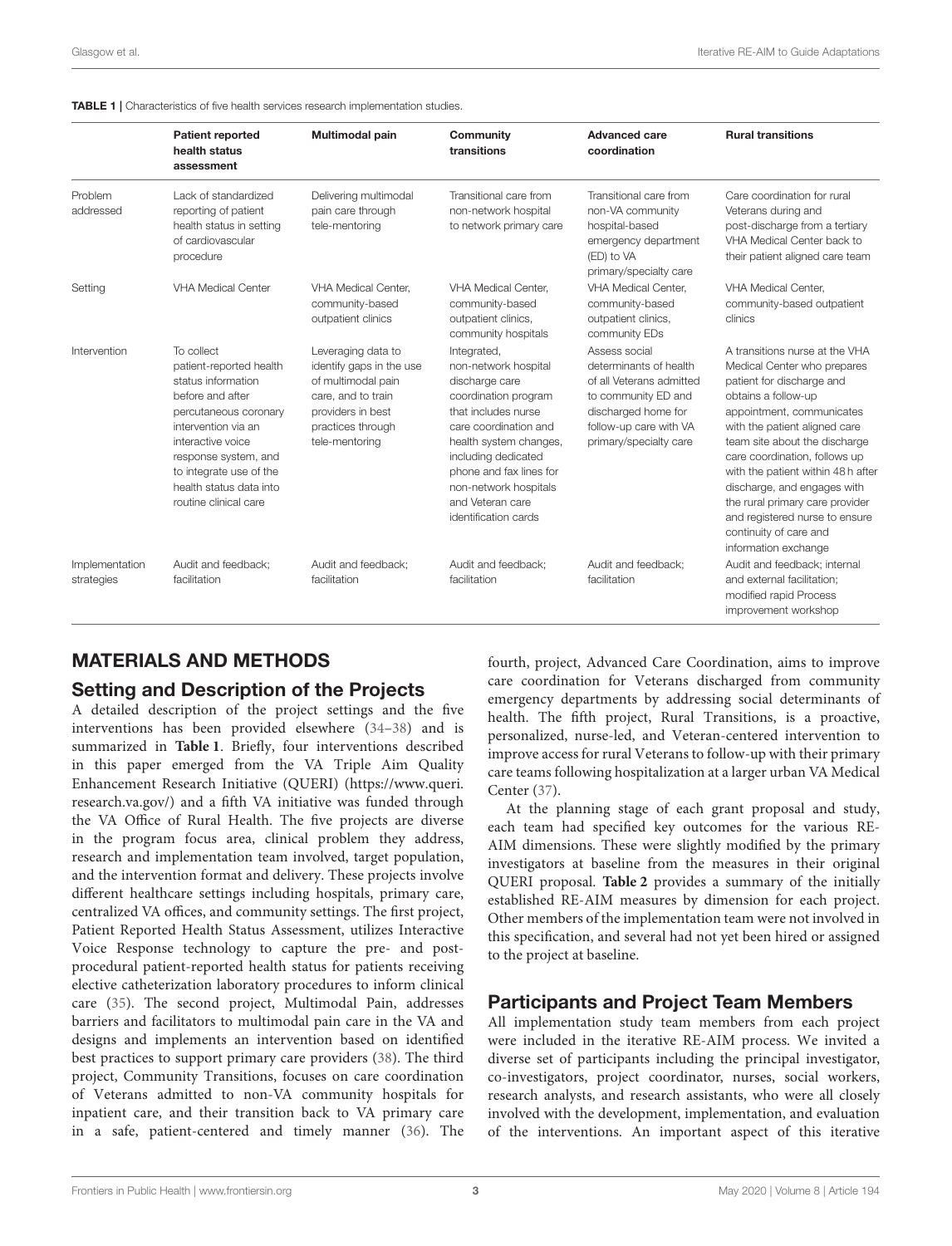<span id="page-3-0"></span>

|               | Patient-reported health status<br>assessment                                                                                                                                                                                                                                                                                                                                                                                                                                                                                                                             | <b>Multimodal pain</b>                                                                                                                                                                                                                                                                                                                                                                                                                                                                    | <b>Community transitions</b>                                                                                                                                                                                                                                                                                                                                                                                                                                                                                                                                   | <b>Advanced care</b><br>coordination                                                                                                                                                                                                                                                                                                                                                                                  | <b>Rural transitions</b>                                                                                                                                                                                                                           |
|---------------|--------------------------------------------------------------------------------------------------------------------------------------------------------------------------------------------------------------------------------------------------------------------------------------------------------------------------------------------------------------------------------------------------------------------------------------------------------------------------------------------------------------------------------------------------------------------------|-------------------------------------------------------------------------------------------------------------------------------------------------------------------------------------------------------------------------------------------------------------------------------------------------------------------------------------------------------------------------------------------------------------------------------------------------------------------------------------------|----------------------------------------------------------------------------------------------------------------------------------------------------------------------------------------------------------------------------------------------------------------------------------------------------------------------------------------------------------------------------------------------------------------------------------------------------------------------------------------------------------------------------------------------------------------|-----------------------------------------------------------------------------------------------------------------------------------------------------------------------------------------------------------------------------------------------------------------------------------------------------------------------------------------------------------------------------------------------------------------------|----------------------------------------------------------------------------------------------------------------------------------------------------------------------------------------------------------------------------------------------------|
| Reach         | Number, proportion and representativeness<br>of Veterans:<br>• called by automated calls pre-procedure<br>• who answered the automated calls<br>pre-procedure<br>• reached by automated calls 1 month<br>post-procedure<br>• who answered the automated calls 1<br>month post-procedure<br>• reached by automated calls 6 months<br>post-procedure<br>• who answered the automated calls 6<br>months post-procedure Number,<br>proportion and representativeness of<br>cath labs who informed their Veterans of<br>this program                                          | Number, proportion, and<br>representativeness of Veterans<br>with chronic pain care who are<br>seen by providers after providers<br>receive the pain SCAN ECHO<br>training                                                                                                                                                                                                                                                                                                                | Number, proportion and<br>representative-ness of Veterans<br>reached by the CHTP program                                                                                                                                                                                                                                                                                                                                                                                                                                                                       | Number, proportion, and<br>representative-ness of<br>Veterans reached by the ACC<br>program                                                                                                                                                                                                                                                                                                                           | Number, proportion and<br>representative-ness of<br>Veterans enrolled in TNP<br>Enrollment numbers<br>Rurality<br>GIS maps                                                                                                                         |
| Effectiveness | Number, proportion and representativeness<br>of Veterans whose health status is captured<br>and shared to their<br>PCP/Cardiologist pre-procedure:<br>• 1-month post-procedure<br>• 6-months post-procedure<br>• Number, proportion, and<br>representative-ness of providers who<br>utilize reported PROST<br>• outcomes for treatment decision (follow<br>through)<br>• Number, proportion, and<br>representative-ness of Veteran and<br>provider satisfaction using PROST<br>• Number, proportion, and<br>representative-ness of Cath labs<br>satisfaction using PROST | Number, proportion, and<br>representativeness of provider<br>satisfaction with the training<br>(assessed qualitatively)<br>Perception of skills assessment,<br>confidence, perceived knowledge,<br>provider attitude, behaviors<br>Unintended/negative<br>consequences, generalization<br>effects (both positive and<br>negative, at various levels)<br>Assess care utilization using<br>claims data<br>2 levels: intervention<br>effectiveness, implementation<br>strategy effectiveness | Number, proportion, and<br>representativeness of Veterans:<br>ER utilization after community hospital<br>discharge [among those Veterans who<br>interacted with our program]<br>30-days re-hospitalizations post<br>community hospital discharge [among<br>those Veterans who interacted with<br>our program]<br>Veteran satisfaction using IVR<br>Veterans who had VA PCP assignment<br>after d/c from community hospitals if<br>no current PCP<br>Veterans who reached out to us post<br>re-hospitalization discharge [Veterans<br>who received our letters] | ER utilization rate after ACC<br>program interaction<br>Veterans 30-day re-admission<br>rate post ACC program<br>interaction [among those<br>Veterans who interacted with<br>our program]<br>Veteran and provider<br>satisfaction with ACC (using<br>IVR)<br>Number, proportion, and<br>representativeness of<br>Veterans who utilized extra<br>visits, services, consults or<br>orders because of<br>ACC involvement | 30, 60, 90-days ED Visit Rate,<br>30-day hospital re-admission<br>rate,<br>death after 30, 60, 90 days<br>14-days PCP follow up<br>Provider satisfaction<br>Veteran satisfaction<br>Voices of Veterans and<br>providers<br>Relational coordination |
| Adoption      | Number, proportion, and<br>representativeness of Cath labs who follow<br>through suggested program<br>implementation<br>Level of engagement with the program<br>Ability for the Cath labs to identify patients<br>pre-procedure, and identifying ways to<br>reach patients                                                                                                                                                                                                                                                                                               | Organizational factors associated<br>with variation in adoption at<br>various levels<br>Number, proportion and<br>representativeness of providers<br>who received/completed the pain<br><b>SCAN ECHO training</b><br>Can you get the right people to<br>participate? Why or why not?<br>Ex.: Understand why we didn't<br>get a high provider reach and<br>what we did about that                                                                                                          | Number, proportion and<br>representativeness of community<br>hospitals who inform us of Veteran<br>admission-count this as adoption                                                                                                                                                                                                                                                                                                                                                                                                                            | Number of times community<br>hospitals notify the ACC<br>program of Veteran ED<br>admission/discharge (specific<br>method important: case<br>manager, fax, phone call)<br>Number and roles of VA<br>providers ACC collaborates<br>with, including any<br>potential referrals                                                                                                                                          | % referrals to<br>CBOCs teams affiliated with<br><b>TNP</b><br>Provider satisfaction surveys<br>Provider satisfaction<br>interviews<br>Adaptation interviews with<br>TNs and champions                                                             |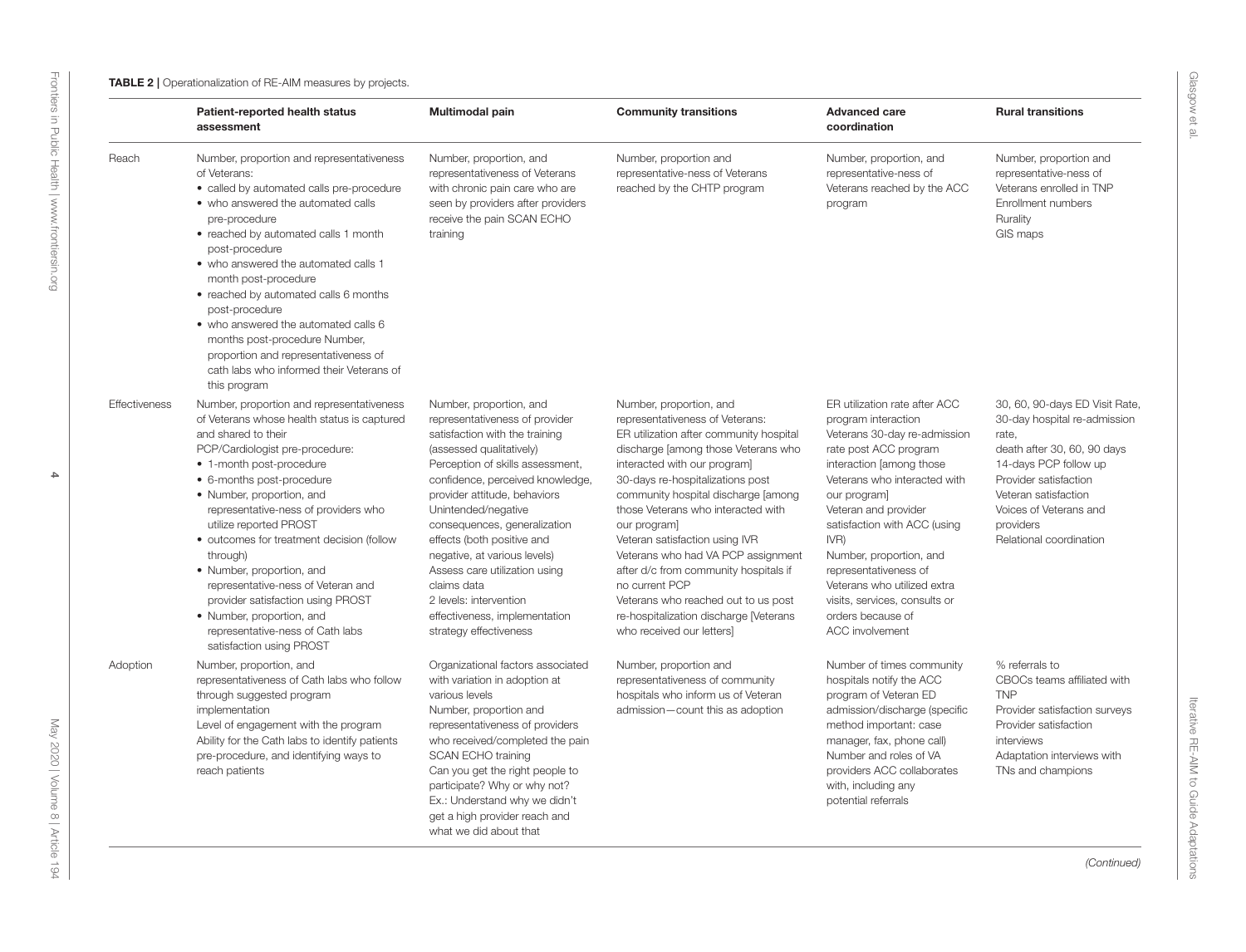| <b>ABLE 2   Continued</b> |
|---------------------------|

|                | Patient-reported health status<br>assessment                                                                                                                                                                                                                                                                                  | Multimodal pain                                                                                                                                                                                                                                                                                                                                                                  | <b>Community transitions</b>                                                                                                                                                                                                                                                                                                                                                                                                                                                                                                                                                                                                                           | <b>Advanced care</b><br>coordination                                                                                                      | <b>Rural transitions</b>                                                                                                                                                                                                                                                                                                                                                                        |
|----------------|-------------------------------------------------------------------------------------------------------------------------------------------------------------------------------------------------------------------------------------------------------------------------------------------------------------------------------|----------------------------------------------------------------------------------------------------------------------------------------------------------------------------------------------------------------------------------------------------------------------------------------------------------------------------------------------------------------------------------|--------------------------------------------------------------------------------------------------------------------------------------------------------------------------------------------------------------------------------------------------------------------------------------------------------------------------------------------------------------------------------------------------------------------------------------------------------------------------------------------------------------------------------------------------------------------------------------------------------------------------------------------------------|-------------------------------------------------------------------------------------------------------------------------------------------|-------------------------------------------------------------------------------------------------------------------------------------------------------------------------------------------------------------------------------------------------------------------------------------------------------------------------------------------------------------------------------------------------|
| Implementation | Implementation of core components of the<br>intervention: number of times all or part of<br>the core components are met for each<br>patient<br>Data capture<br>Patient engagement and asking them to<br>call<br>Barriers and facilitators to implementation<br>Adaptations and fidelity tracking<br>Return on investment/cost | Number of SCAN ECHO sessions<br>attended by providers<br>Barriers and facilitators of<br>implementation, contextual<br>factors guided by PRISM<br>Documenting implementation<br>strategies delivery (ex., when and<br>How A&F was delivered, how<br>facilitation was delivered, etc.<br>Economic evaluation<br>Core components, intervention<br>fidelity<br>Adaptations tracking | Number, proportion and<br>representativeness of times community<br>hospitals notify the program of Veteran<br>admission/discharge (specific method<br>important: case manager fax, phone<br>call)<br>Implementation of core components:<br>number of times all or part of the core<br>components are met for each patient<br>Number of medical records received<br>and discharge summaries uploaded<br>Number of follow-up appointments<br>made<br>Number of patients who had the full<br>intervention completed<br>Adaptations made<br>Barriers and facilitators to<br>implementation<br>Cost of intervention<br>Fidelity to the program intervention | Barriers and facilitators to<br>implementation<br>Return on investment/cost<br>Tracking adaptions and fidelity<br>to the program delivery | Theoretical Domain<br>Framework (TNs and<br>champions)<br>Adaptations Tracking using<br>modified Stirman Framework<br>End of program assessment<br>by Cohort 1 site champions<br>Adaptation interviews with<br>TNs and champions<br>Mid-course process<br>assessment<br>Implementation costs;<br>comparison of Cohorts 1 and<br>$\mathbf{2}$<br>Final program interviews with<br>Cohort 1 sites |
| Maintenance    | Planned maintenance, including expansion<br>to other sites<br>Unplanned maintenance where VA<br>internalizes program<br>Develop toolkit that other programs can<br>use to engage and implement PROST                                                                                                                          | Extent to which sites continue to<br>have other providers participate in<br>the SCAN ECHO program after<br>completion of evaluation period<br>Expansion of SCAN ECHO<br>program to other VA sites                                                                                                                                                                                | Rapid prototyping<br>Local adaptability<br>Intent to sustain                                                                                                                                                                                                                                                                                                                                                                                                                                                                                                                                                                                           | Local adaptability<br>Rapid prototyping<br>Program continuation after<br>funding period ends                                              | Return on investment analysis<br>Program continuation after<br>funding period ends<br>Maintenance Interviews<br>Exit Interviews (if needed)                                                                                                                                                                                                                                                     |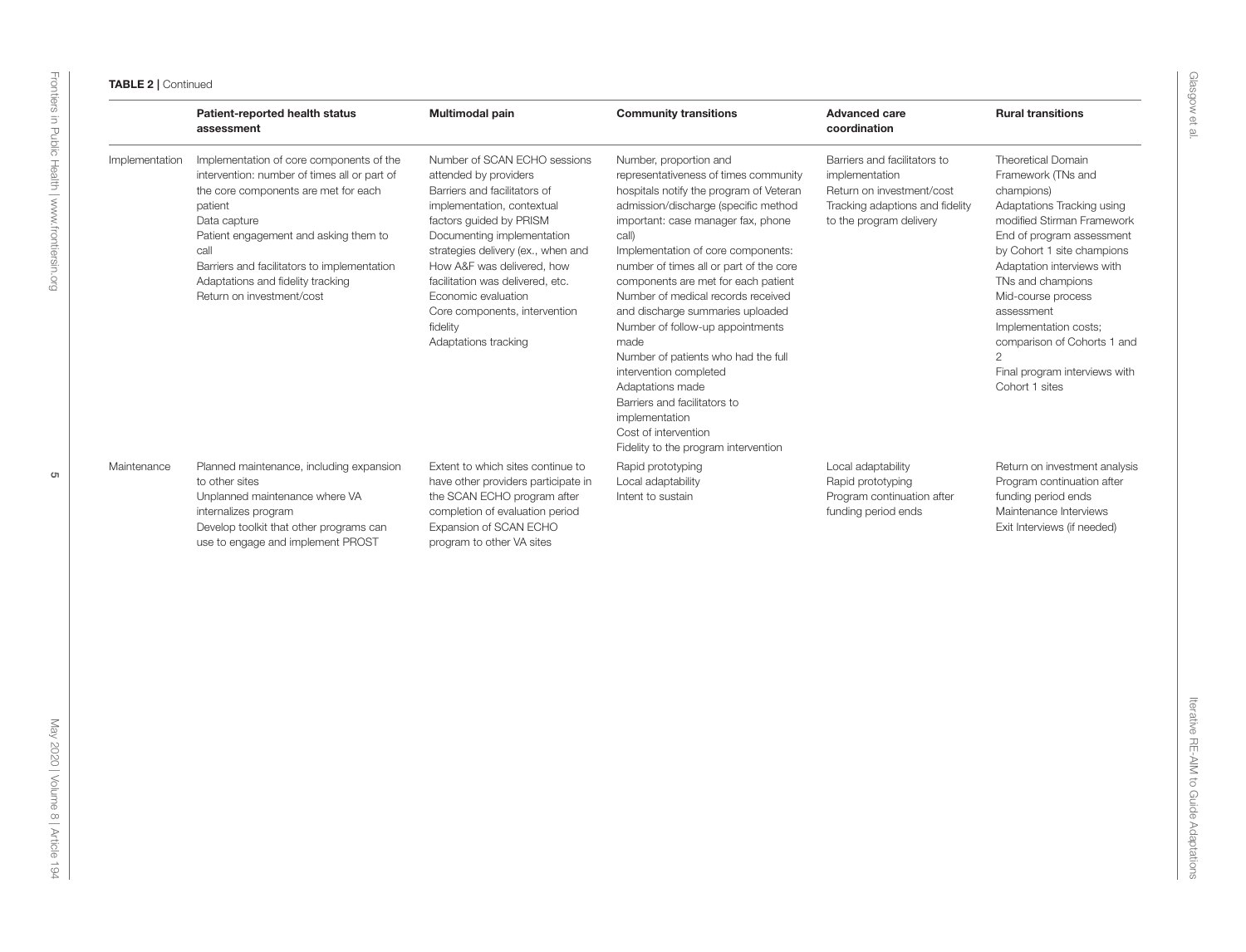RE-AIM process is that it gathered diverse perspectives on importance, progress, priorities, and goals. This helped the project team obtain greater team engagement and buy-in when implementing goals emerging from the iterative RE-AIM process.

All meetings were facilitated by one or two members of our QUERI Triple Aim implementation core (RG, CB, MM, BR). The structure of our Triple Aim QUERI Center is such that an Implementation Core team co-led by Drs. Glasgow and Rabin and coordinated by Ms. McCreight, functions as an overarching methodological and support unit advising all projects. Ms. McCreight also serves as liaison between the Implementation Core and individual projects, as she also plays roles on each project team.

### Overview of Iterative RE-AIM Process

The iterative RE-AIM process was conducted separately for each project and involved four steps. Step 1 involved use of a regularly scheduled team meeting during which (a) the implementation science team members explained the purpose of and steps involved in the iterative RE-AIM process, and (b) the project team reviewed the initial operationalization of RE-AIM dimensions developed at the beginning of the project, and then (c) discussed the status of their project on the various RE-AIM dimensions. Step 2 took place at the conclusion of this meeting, in which team members were then asked separately and confidentially to provide ratings on each RE-AIM dimension in terms of (a) its importance at the present stage of the project and (b) their perception of progress to date on that dimension. Step 3 involved a second team meeting, also facilitated by members of the implementation science team, during which the team reviewed the ratings summarized from the individual rating sheets. A group engagement, reflection and discussion process was used to identify one to two key RE-AIM dimensions on which to focus and set specific, measurable, attainable, relevant and timely (SMART) goals [\(39\)](#page-12-0), and action plans for these dimension(s). Finally, Step 4 involved a follow-up interview with the PI and project manager for each project regarding their progress on the implementation of the SMART goals, and collect data on the feasibility and usefulness of the iterative RE-AIM process.

# Step 1: Team Meeting #1: Preparation and Initial Discussion

Each project team spent one of their regularly scheduled team meetings for this step. These meetings lasted approximately 1 h, involved all project team members and were facilitated by one or two members of the Implementation Core. The main activities for this meeting were:

- 1. Introduction/general overview and 5-min description of the purpose of the meeting and the iterative RE-AIM process.
- 2. Review of the pragmatic definition of each of the RE-AIM dimensions and how they had been operationalized for this project (**[Table 2](#page-3-0)**).
- 3. General discussion of the status of the project as it related to the RE-AIM dimensions; and an explanation and distribution of a rating sheet to each team member asking about the importance of and progress on each RE-AIM dimension at the

current point of their project. While PIs were familiar with these pragmatic RE-AIM definitions and operationalization plans, other members of the team were less or not at all familiar; and benefited from a discussion of these concepts.

### Step 2: Ratings on the Importance of and Progress With the Different RE-AIM Dimensions

As a follow up to the first team meeting, team members were asked to fill out the above rating sheet (Appendix 1) independently between meetings. Two main questions were asked on the rating sheet: (a) how important is each dimension to this project at this time? and (b) how is the project doing on each dimension to date? Team members were asked to use a five-point Likert scale  $(1 = not important (or not satisfied));$  $2 =$  somewhat important or satisfied;  $3 =$  important (or satisfied);  $4 =$  moderately and  $5 =$  extremely important or extremely satisfied). Participants were also encouraged to add comments or examples that supported their rating. For ratings of progress, teams were instructed to use both any objective data available (e.g., participation rates to that point for reach; fidelity checklist data for implementation), and their subjective impressions concerning improvement to date compared to the initially established project goals. Team members were asked to rate RE-AIM dimensions independently and confidentially to allow for unbiased, equal input from each member of the team.

Results from the surveys were analyzed between steps 2 and 3. These results were summarized for the team using simple statistics and visually displayed using histograms at the second team meeting. These histograms displayed the team's cumulative ratings in three different ways including median ratings and variability across raters (**[Figure 1](#page-6-0)**) on (a) importance, (b) progress on each RE-AIM dimension, and (c) the gap comparing importance and progress ratings on each dimension (three figures per project). All de-identified comments made on the rating forms were added verbatim to the summary report and, presented to each team before meeting #2.

### Step 3: Team Meeting #2: Review Ratings and Goal Setting/Action Planning

A second team meeting focused on review of the summary reports generated from the individual ratings; and goal setting/action planning based on these. During this one-hour session, the following activities were conducted:

- 1. Reiteration of the purpose of the iterative RE-AIM process and that day's meeting.
- 2. Distribution and facilitated team discussion of the summary visual displays of rating data and the open-ended comments. Each team member received a copy of both their own ratings and the team summary. The group sequentially reviewed and discussed each of the three displays of their results.
- 3. Team discussion of and decision on which RE-AIM dimensions should be identified for improvement at that stage of the project based on the information provided. Project teams were asked to agree on one to two RE-AIM dimensions to address at that project stage. We made an a priori decision to limit the focus at a given time point to one or two RE-AIM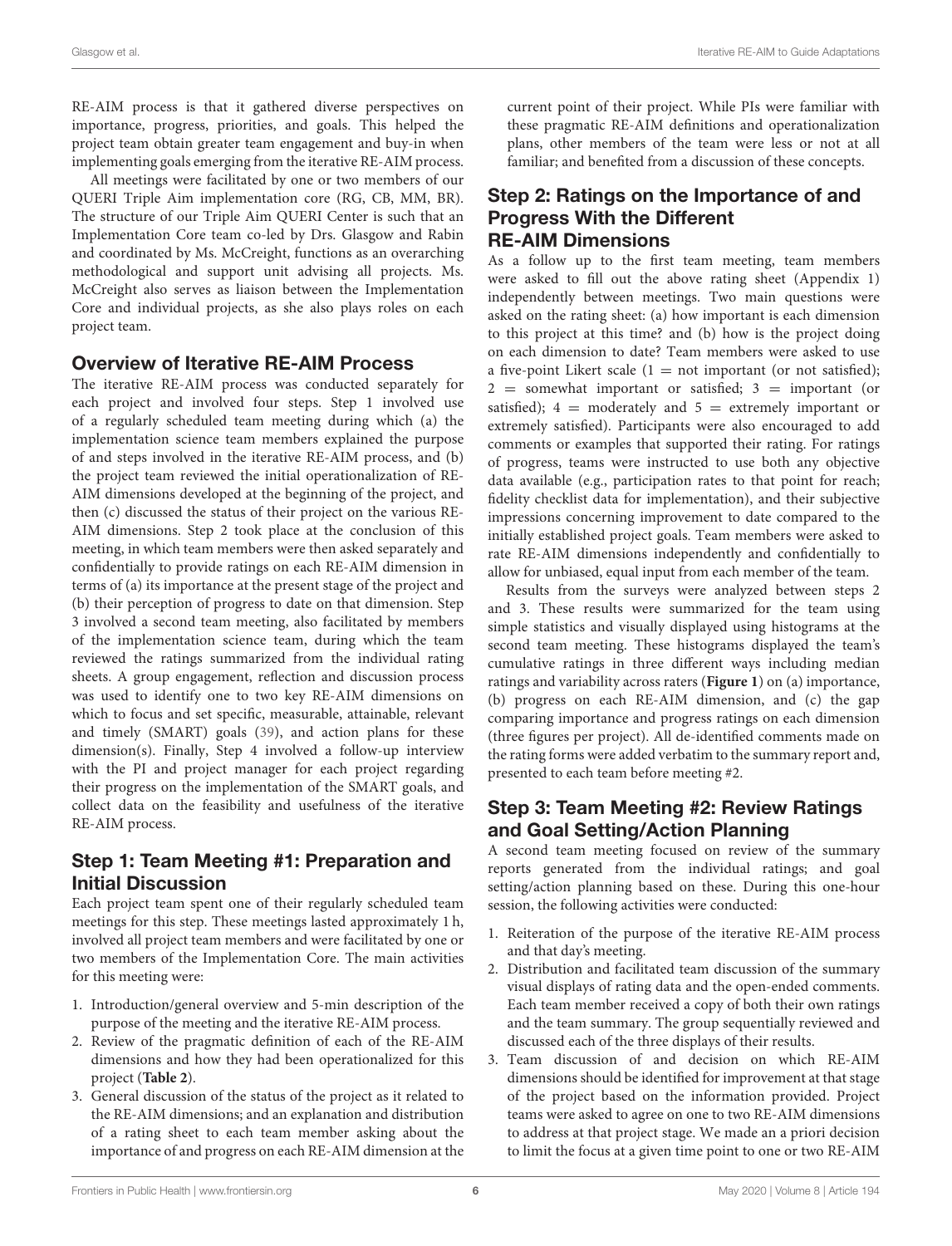

<span id="page-6-0"></span>dimensions given limited resources and the multiple ongoing responsibilities and competing demands of various staff.

4. Goal setting and action planning for the selected RE-AIM dimension(s). Team members were asked to brainstorm possible strategies and specific activities they could use to improve their success on the relevant RE-AIM dimension(s). Then they were asked to create SMART goals and action plans. A template for SMART goal-setting (Appendix 2), and a list of sample action strategies to enhance each RE-AIM dimension were provided to the team. These plans specified which team members were going to do what actions by what date.

Field notes from team meetings were collected to document discussions as well as to record feedback and observations related to the iterative RE-AIM process. After the second meeting, one implementation core member (MM) completed any unfinished items based on the team discussion, and returned the team goal setting/action plan document to all team members within one week after the second team meeting.

# Step 4: Follow-Up on RE-AIM Goals and Evaluation of the Process

For each team, a follow-up session was conducted with the PI and project coordinator approximately 6 weeks after the second meeting. During this 30-min debriefing meeting, data were collected about the team's progress on their SMART goals and intention to revise or continue work on these goals. We also collected ratings of and comments on the usefulness and level of implementation of the iterative RE-AIM process as well as recommendations for improvement (1—not at all; 3—somewhat; 5—extremely useful/completely implemented).

# Data Analyses

Results were evaluated using both descriptive quantitative analyses and qualitative assessments from narrative data and meeting notes. We used matrix analysis [\(40\)](#page-12-1) to describe and summarize narrative data from surveys and field notes to identify salient themes on each step of the iterative RE-AIM process and creation of the SMART goals and action plans. Matrix analysis is used to summarize qualitative data in a table of rows and columns, for comparison of coded data in cells and observe themes as they emerge. Data from the rating surveys (Step 2) were summarized using simple descriptive statistics (e.g., means and medians) and visual displays. This study was not considered research according to VA Office of Research Oversight policy 1058.05, therefore ethical review and approval was not required in accordance with the local legislation and institutional guidelines.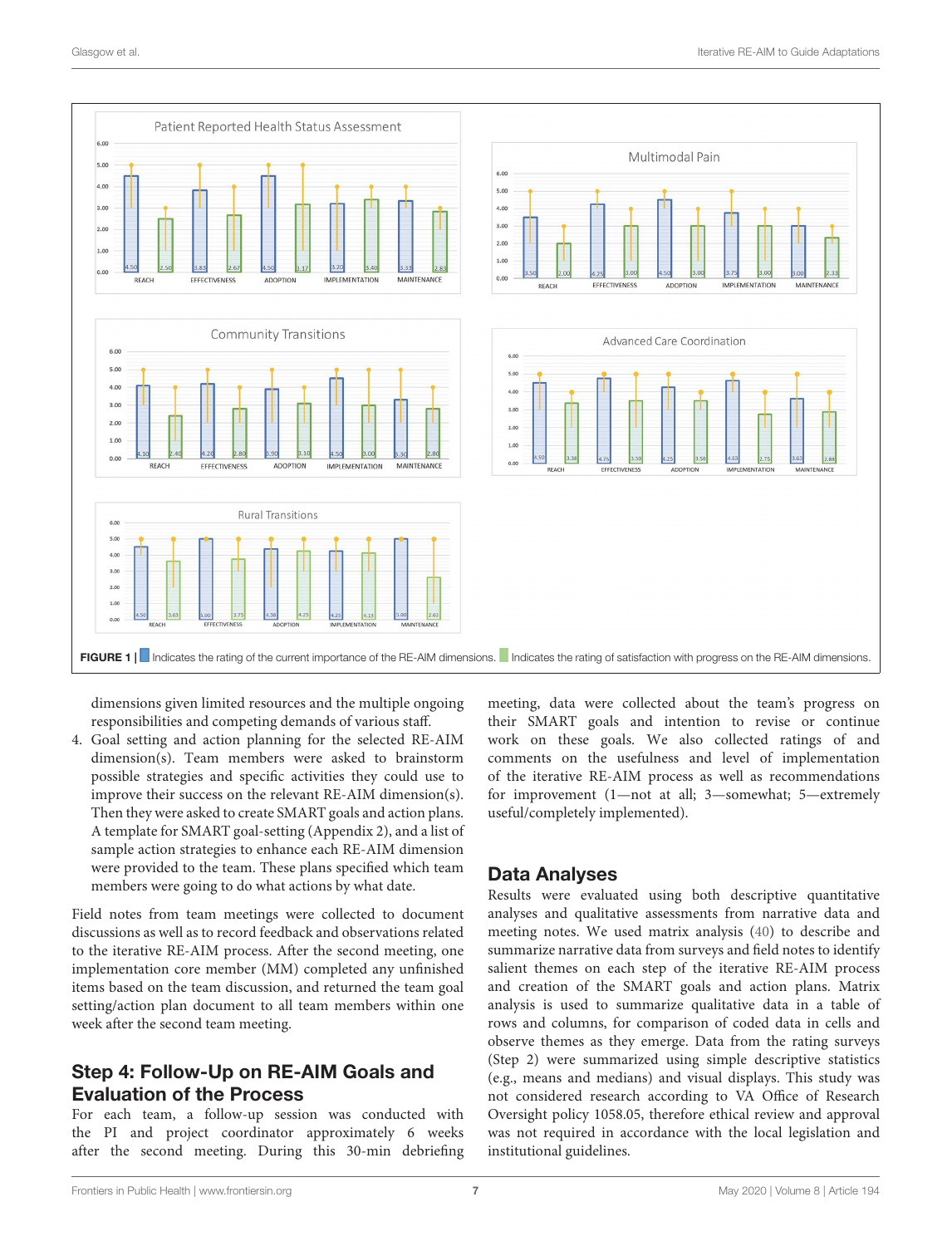#### <span id="page-7-0"></span>TABLE 3 | Information on participants by project.

|                                                                                   | Patient-reported<br>health status<br>assessment                                                                 | Multimodal pain                 | Community<br>transitions                                                                                  | <b>Advanced care</b><br>coordination | <b>Rural transitions</b>                                                                                    |
|-----------------------------------------------------------------------------------|-----------------------------------------------------------------------------------------------------------------|---------------------------------|-----------------------------------------------------------------------------------------------------------|--------------------------------------|-------------------------------------------------------------------------------------------------------------|
| Current point of time<br>in the project cycle at<br>the time of the<br>assessment | Implementation/<br>Expansion                                                                                    | Pre-implementation              | Implementation/Expansion                                                                                  | Implementation/Expansion             | Maintenance                                                                                                 |
| Number of<br>participants who<br>completed the<br>assessment (Step 2)             | 6                                                                                                               | $\overline{4}$                  | 10                                                                                                        | 8                                    | 8                                                                                                           |
| Number of<br>participants in the<br>discussion (Step 3)                           | 7                                                                                                               | $\overline{4}$                  | 9                                                                                                         | 6                                    | 9                                                                                                           |
| Role descriptions                                                                 | PI, project manager,<br>quantitative lead,<br>database programmer,<br>qualitative lead,<br>qualitative analysts | PI, PM, qualitative<br>lead, RA | PI, PM, TN, SW,<br>qualitative lead,<br>qualitative analysts,<br>health economist,<br>clinical consultant | PI, PM, SW, qualitative<br>analysts  | PI, PM, RA, qualitative<br>analysts, quantitative<br>lead, quantitative<br>analysts, database<br>programmer |

PI, principle investigator; PM, project manager; RA, research assistant; SW, social worker; TN, transitions nurse.

<span id="page-7-1"></span>TABLE 4 | Average ratings of importance and progress by project.

| Project                 |                                                 | <b>Patient-</b><br>reported health<br>status | <b>Multimodal</b><br>pain | Community<br>transitions | Advanced<br>care<br>coordination | <b>Rural</b><br>transitions | Average<br>rating across<br>all projects |
|-------------------------|-------------------------------------------------|----------------------------------------------|---------------------------|--------------------------|----------------------------------|-----------------------------|------------------------------------------|
| <b>RE-AIM dimension</b> |                                                 | assessment                                   |                           |                          |                                  |                             |                                          |
| Reach                   | Average rating of importance                    | 4.50                                         | 3.50                      | 4.10                     | 4.50                             | 4.50                        | 4.22                                     |
|                         | Average rating of satisfaction<br>with progress | 2.50                                         | 2.00                      | 2.40                     | 3.38                             | 3.63                        | 2.78                                     |
| <b>Effectiveness</b>    | Average rating of importance                    | 3.83                                         | 4.25                      | 4.20                     | 4.75                             | 5.00                        | 4.41                                     |
|                         | Average rating of satisfaction<br>with progress | 2.67                                         | 3.00                      | 2.80                     | 3.50                             | 3.75                        | 3.14                                     |
| Adoption                | Average rating of importance                    | 4.50                                         | 4.50                      | 3.90                     | 4.25                             | 4.38                        | 4.31                                     |
|                         | Average rating of satisfaction<br>with progress | 3.17                                         | 3.00                      | 3.10                     | 3.50                             | 4.25                        | 3.40                                     |
| Implementation          | Average rating of importance                    | 3.20                                         | 3.75                      | 4.50                     | 4.63                             | 4.25                        | 4.07                                     |
|                         | Average rating of satisfaction<br>with progress | 3.40                                         | 3.00                      | 3.00                     | 2.75                             | 4.13                        | 3.26                                     |
| Maintenance             | Average rating of importance                    | 3.33                                         | 3.00                      | 3.30                     | 3.63                             | 5.00                        | 3.65                                     |
|                         | Average rating of satisfaction<br>with progress | 2.83                                         | 2.33                      | 2.80                     | 2.88                             | 2.63                        | 2.69                                     |

# RESULTS

**[Table 3](#page-7-0)** provides a summary for each project of the current point of time in the project cycle, the number of team members participating, and the roles of participants in the team meetings. The results of the iterative RE-AIM assessment are described for each step of the process as outlined above. During Step 1 (meeting #1) there was a median of seven team members with diverse roles who participated in two team discussions (range= 4-10). Our observations indicated that there was active participation and general equity of discussion across team members. The process and RE-AIM dimensions were deemed understandable for team members, including those who were not directly involved in evaluation or specification of the initial RE-AIM measures.

There was variability in the RE-AIM dimensions identified as most important and on progress ratings across the different projects. **[Table 4](#page-7-1)** summarizes ratings and identifies the most important dimension(s) and rated progress on each dimension by project team. There was a range of RE-AIM dimensions considered most important (Effectiveness, Reach, or Adoption). The Maintenance dimension was generally rated as less important, likely because most projects had not reached the maintenance phase of their project's life cycle.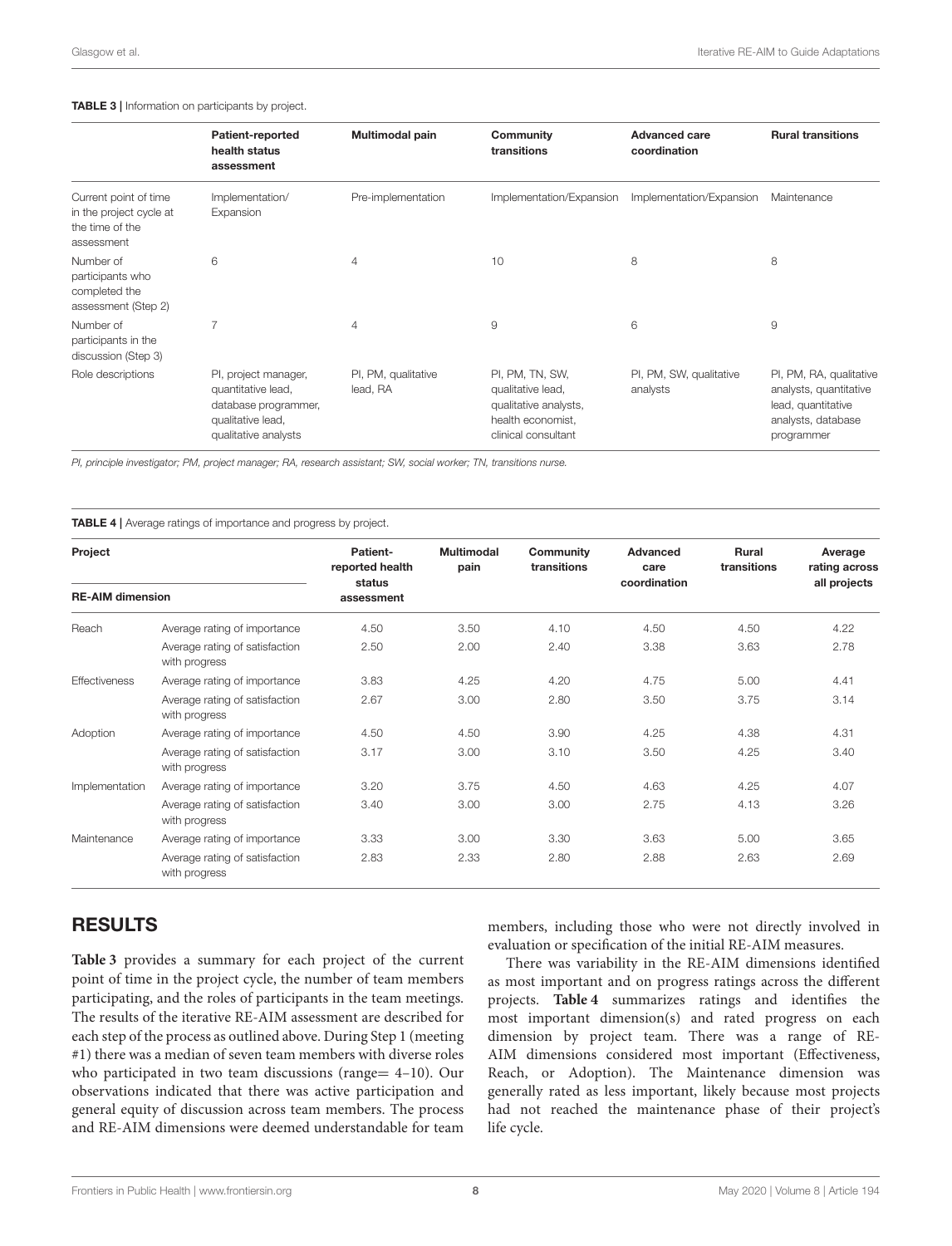<span id="page-8-0"></span>TABLE 5 | RE-AIM Dimension(s) chosen for improvement and key phrases from project action plans by project.

| <b>Project name</b>                          | <b>RE-AIM</b><br>dimension<br>to focus on | SMART goals and action plans                                                                                                                                                                                                                                                                                                         |
|----------------------------------------------|-------------------------------------------|--------------------------------------------------------------------------------------------------------------------------------------------------------------------------------------------------------------------------------------------------------------------------------------------------------------------------------------|
| Patient-reported health<br>status assessment | Reach<br>adoption                         | 1. Conduct workflow assessments to learn where it would fit and how<br>2. Perform chart review to learn about actions taken after decline status note in the EMR                                                                                                                                                                     |
| Multimodal pain                              | <b>Effectiveness</b><br>adoption          | 1. Effectiveness: summarize feedback from semi-structured interviews with providers and review for opportunities to improve<br>program sessions; share the feedback with operational partners<br>2. Adoption: inform providers of the upcoming sessions<br>3. Engage/re-engage with program stakeholders for assistance and guidance |
| Community transitions                        | Reach                                     | 1. Conduct in-services with community hospital to educate about the program enrollment criteria<br>2. Interview other investigators about how they approach REACH in their projects<br>3. Consider giving out Veterans program cards pro-actively<br>4. Review and revise program exclusion criteria                                 |
| Advanced care<br>coordination                | Reach                                     | 1. Schedule and conduct educational in-services in participating community hospitals<br>2. Program social worker to identify best practices of approach at each participating community hospital                                                                                                                                     |
| <b>Rural transitions</b>                     | Reach<br>maintenance                      | 1. Review existing literature and plan to collect and analyze real-time return on investment-type data<br>2. Access operational data and performance measures to compare with program outcomes<br>3. Discuss with site champions about what leadership and stakeholders need to sustain the program                                  |

In terms of satisfaction with progress, teams generally rated Adoption and Implementation dimensions highest, with Reach usually receiving the lowest ratings. Combining these data resulted in a visual display of the "gap" between importance and progress, which was consistently the largest for the Reach dimension. **[Figure 1](#page-6-0)** illustrates the team members' average score for importance and progress by project as well as the gap between importance and progress ratings.

#### Qualitative Results

Examples of participant comments written on the survey to support the ratings included:

• **REACH**: Continue outreaching current hospitals and enrolling new ones when appropriate. Work on education with community providers on inclusion and exclusion criteria (Advanced Care Coordination project).

At this point, providers have just started to participate. Reach to Veterans is important, but we can't reach Veterans without reaching the providers first (Multimodal Pain project).

- **EFFECTIVENESS**: It has been hard to measure effectiveness without reaching adequate amount of reach (Community Transitions project).
- **ADOPTION**: The success of the implementation also depends on the engagement and participation of the catheterization laboratory teams (Patient-Reported Health Status Assessment project).
- **IMPLEMENTATION**: <Rural Transitions> is making efforts to track and measure our implementation efforts and how effective each is (Rural Transitions project).
- **MAINTENANCE**: Much of maintenance is out of our hands- <Rural Transitions> has made many efforts to assist each site with maintenance; cost benefit analysis may strengthen this dimension (Rural Transitions project).

### Team Goals and Action Plans

Although there was variability, most teams selected Reach as one of the dimensions to target (**[Table 5](#page-8-0)**). Three teams selected two RE-AIM dimensions to target and the other two focused solely on Reach. Teams most often chose reach and adoption dimensions as needing improvement. **[Table 5](#page-8-0)** summarizes SMART goals and action plans developed for each RE-AM dimension the team selected. Examples of reach action plans were "re-engaging key stakeholders to solicit their ideas to reach more participants" and "revising participant exclusion criteria." An example of an adoption action plan was to conduct chart reviews to closely track adoption.

Field notes from meeting #2 revealed that team members were not surprised by the summary ratings of importance and satisfaction with progress on different RE-AIM dimensions, as they were consistent with their impressions of program challenges and priorities at that time. For example, the Rural Transitions project was beginning the dissemination phase and was largely focused on maintenance efforts; while Multimodal Pain and Patient-Reported Health Status Assessment teams were largely concerned with adoption prior to the assessment process. Additionally, team members discussed how potential improvements in one dimension (e.g., Reach) could lead to impacts on other dimensions (e.g., Effectiveness).

Follow-up assessment meetings were held on average 6 weeks after Meeting #2 with one meeting taking place 15 weeks after the group session due to PI availability. At the time of the follow up meeting, all teams had (a) completed specific SMART goals/action plans with accountabilities specified; and (b) implemented or attempted to implement this plan. Average ratings of the extent to which the plan was implemented was 3.88 on a 5 point scale (1= not at all;  $3=$  somewhat; 5= completely). Teams rated the iterative RE-AIM assessment as being useful (average of 4.25 on the 5 pt. scale of usefulness;  $1=$  not at all;  $3=$ somewhat;  $5 =$  extremely).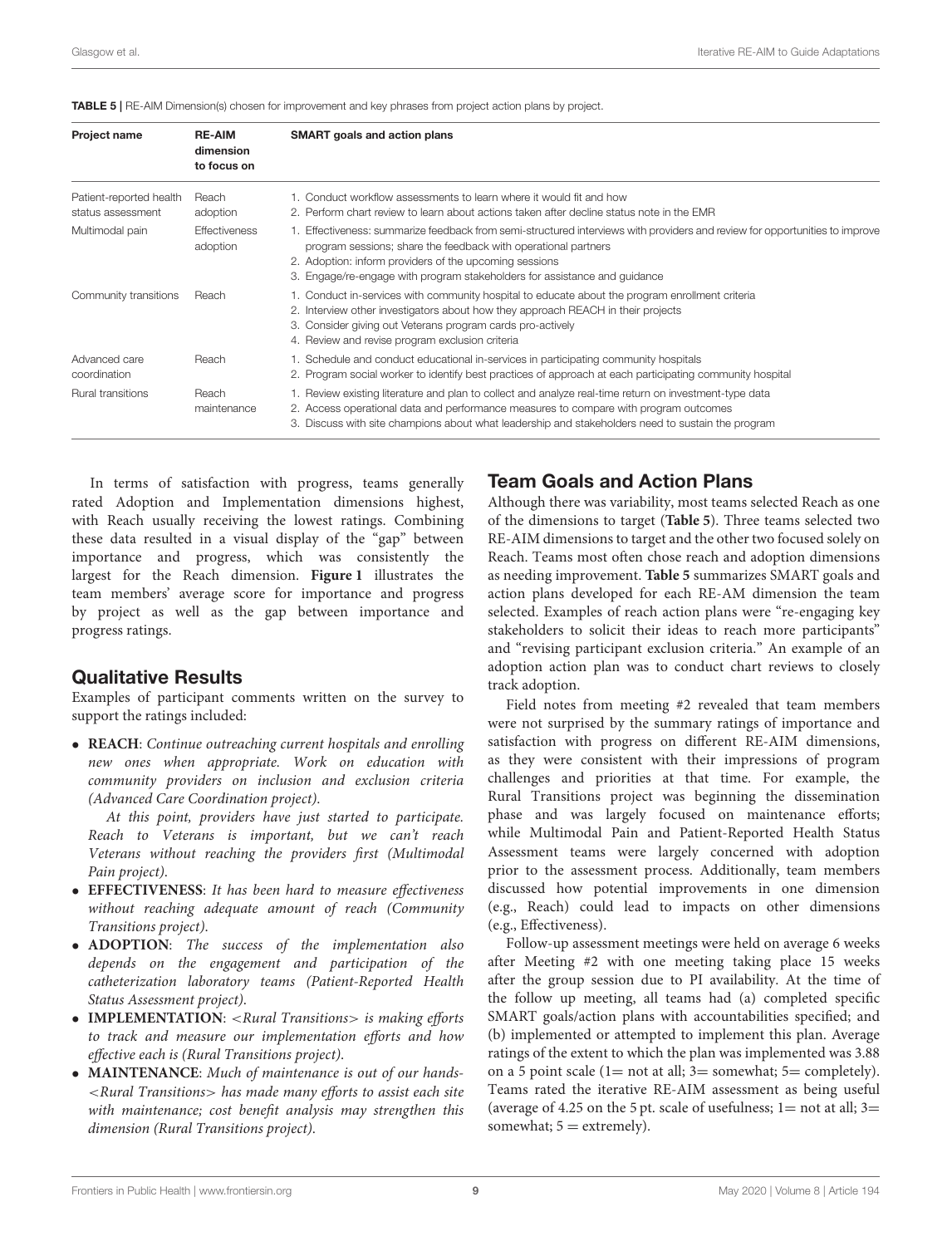The teams were all satisfied with the iterative RE-AIM approach and pragmatic tools. They were implementing action plans based on SMART goals and waiting to evaluate the impact of these on the chosen RE-AIM dimensions. Four out of five project teams commented that it was too early to assess progress on the SMART goals/action plans; the fifth project interviewees reported that they could not move forward due to the exit of their operational partner. Additionally, teams suggested that it would be helpful to conduct the RE-AIM assessments throughout the project phases at regular intervals and suggested a 6-month interval. They felt that this process would help evaluate project progress, address program data collection challenges, and inform adaptations to interventions and implementation strategies. They commented that the focus may shift from one RE-AIM dimension to another over time, resulting in different ratings depending on context and project priorities.

Interviewees also shared lessons learned through the iterative RE-AIM assessment. These included that they were surprised and relieved that they would not need to focus on all the RE-AIM dimensions at once and that it was acceptable to prioritize different dimensions at different phases of the project. For example, Reach was a priority in the implementation/expansion phase and it was reasonable to prioritize Maintenance when the project was further along. Additionally, projects reported experiencing stalls during the implementation phase. The iterative RE-AIM assessment was felt to be useful to overcome barriers and to look for solutions to keep the projects moving forward.

# **DISCUSSION**

The rapid and iterative RE-AIM assessment and action planning process was feasible and rated as useful for project teams. All five projects found the assessment and planning activities to be understandable and relevant. It is well-established in implementation science that adaptations are going to happen [\(27,](#page-11-18) [28,](#page-11-19) [30\)](#page-11-21) and this approach provides one way to assist in making adaptations purposeful, conceptually based, and data-driven.

The review and reflection process involved was relatively efficient; conducted during two regularly scheduled team meetings and required very little participant work outside of these meetings. The RE-AIM assessment and adaptation process involved all team members and was effective in creating buy in and common goals. There was a balanced discussion and input from team members from a variety of positions and roles, thus supporting and enhancing team science processes [\(41\)](#page-12-2). The activities were rated as useful and provided teams with a structured and systematic way to assess progress and share perceptions from their different perspectives. This reflection process has recently been reported [\(23\)](#page-11-14) to be an important aspect of assessment processes that are valued by implementation teams and helpful to inform progress.

There was variability across teams as to which RE-AIM dimensions were most important at that stage in the study, but most felt that Maintenance was less important. While our implementation science team made the decision not intervene to guide discussion or priority setting, these results suggest the opportunity in future applications of this process to point out the importance of designing for sustainability [\(29,](#page-11-20) [31\)](#page-11-22), rather than waiting till the end of the project. Most projects reported the least satisfaction with their progress on Reach; their ratings indicated this was the dimension on which there was the largest gap between what they originally planned and what they had achieved; and most teams included Reach as one of the RE-AIM dimensions targeted for mid-course improvement. This focus on Reach is important, both from a health equity perspective (whether the most vulnerable and highest need Veterans were participating), and in terms of population health impact, which cannot be substantial if only a small or unrepresentative portion of the targeted population is reached.

Consensus was achieved among different team members on their perspectives of relative importance and satisfaction with progress on different RE-AIM dimensions. The facilitator-led discussion was informative and useful for team members to hear each other's perspectives. Part of the success and positive ratings may have been because the investigators listened to all team members input and did not dominate the discussion [\(41\)](#page-12-2). The process might not have been as productive with projects and teams that are more hierarchical. This activity seemed to be a good way to allow for some protected time for team reflection, and to address both progress to date and the longitudinally changing context [\(1,](#page-11-0) [29\)](#page-11-20). More generally, the study of adaptions to interventions and implementation strategies during a project is still relatively new and there is not consensus on whether changes to a study protocol should be encouraged or just observed and documented [\(30\)](#page-11-21).

Adaptations are going to occur whether investigators ignore them or even suppress information on their occurrence [\(30\)](#page-11-21), thus it makes sense to help to make adaptations fidelity and conceptually consistent rather than haphazard [\(27\)](#page-11-18). It is still critically important to carefully document and report both fidelity and adaptations for transparency and replication purposes [\(34,](#page-11-25) [42\)](#page-12-3), and this mid-course assessment and correction process can help increase reporting on and transparency regarding adaptations.

Prior studies have included some of the elements of our approach in this report. Specifically, Paone [\(13\)](#page-11-30) used RE-AIM to observe, document, and analyze the implementation experience, as well as the perceived value of and satisfaction with an evidence based program for spousal caregivers in 14 Minnesota organizations. Quarterly reports generated by the consultants provided narrative information on progress and barriers using a mixed-methods assessment of strategies using the five RE-AIM dimensions. In Kwan et al. [\(12\)](#page-11-31) findings from initial quantitative analysis (e.g., low reach) informed topics for RE-AIM focused interviews and focus groups. In turn, findings from interviews and focus groups informed both practice process improvement and subsequent evaluation priorities. Quinn and colleagues [\(14\)](#page-11-8) used existing literature and expert consultation to translate and iteratively adapt the RE-AIM framework across several stages of the NIH Clean Cooking Implementation Science case study project while also developing checklists to guide investigators at each stage. Hill and colleagues [\(11\)](#page-11-32) pilot tested their adapted pediatric weight management intervention iChoose, in 3 iterative phases delivered initially by research partners, then co-delivered by research and community partners,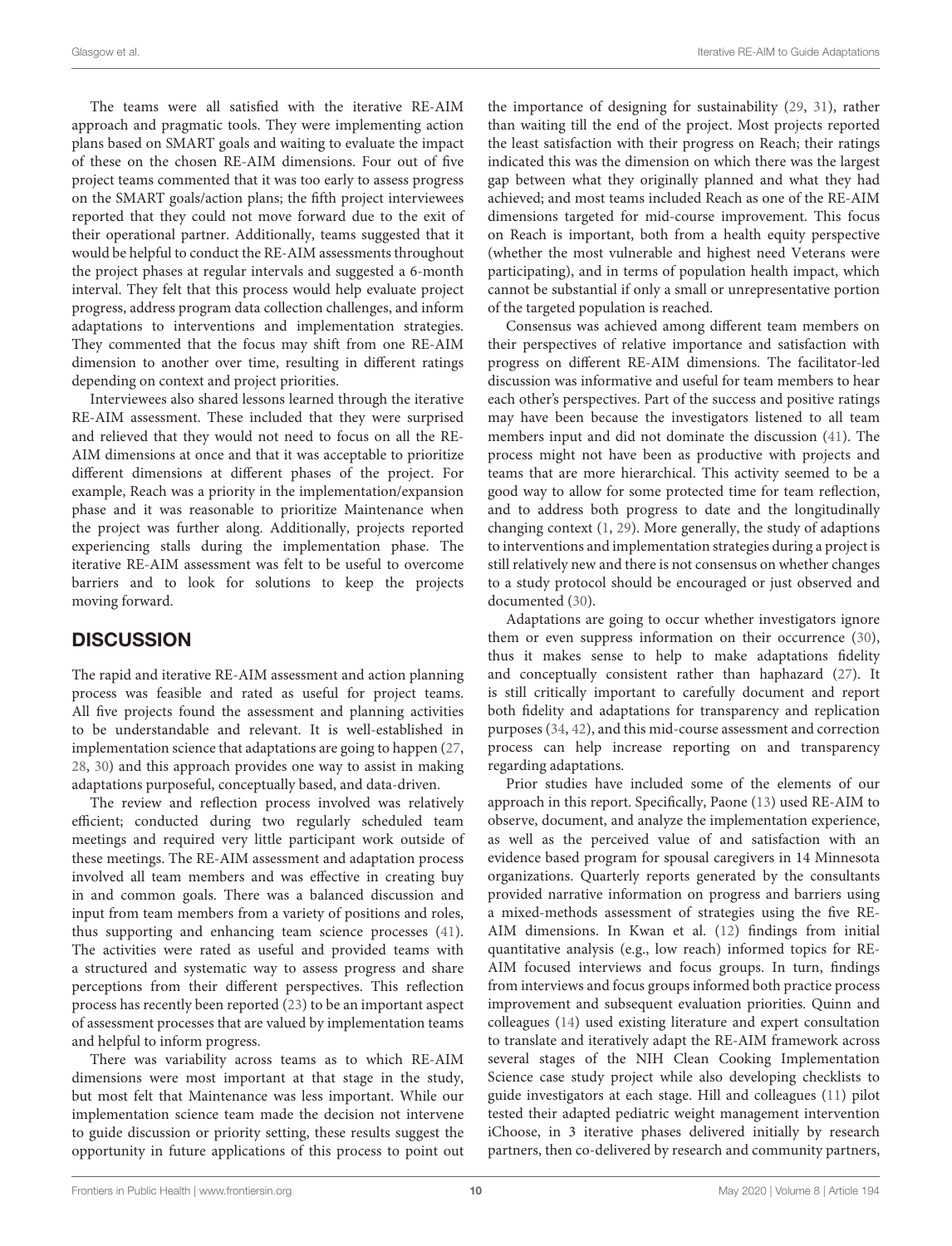then delivered by community partners. The RE-AIM framework was used to plan and evaluate the iChoose intervention across all waves with assessments at baseline, post program (3 months), and follow-up (6 months). Finally, Forman et al. [\(10\)](#page-11-7) used the RE-AIM QuEST formative evaluation to identify realtime implementation barriers and explain how implementation context may influence translation to additional settings.

Our iterative RE-AIM assessment and adaptation process is both similar to and different from more frequently used quality improvement (QI) methods [\(21,](#page-11-13) [22\)](#page-11-33). Like QI, it is intended to assess progress and guide modifications that can be tested. Although iterative, it is much less rapid than most QI approaches, but it is conceptually based, and explicitly focuses on multiple implementation outcome dimensions important for population health and overall program success [\(5,](#page-11-3) [43\)](#page-12-4). A similar, although purely qualitative approach has been suggested by Finley and colleagues in the form of periodic reflections [\(23\)](#page-11-14).

This study extends related work using RE-AIM for similar purposes by having a more specific, primary and systematic focus on the iterative use of RE-AIM. It adds to the literature by detailing a specific, step by step protocol, using systematic goalsetting, independent ratings by various team members, reflecting on the assessment of both progress and priorities using a standard rating form, evaluating the (short term) impact of the resulting adaptations, and providing scales, guides and resource materials for others interested in this process.

This activity based on implementation science principles and outcomes is also one way to support and operationalize a learning health system [\(32,](#page-11-23) [33\)](#page-11-24); and an approach that does not require many resources or much staff time. This is because of the focus on well-defined implementation outcomes and the relative intuitiveness and transparency of the RE-AIM model and measures [\(8\)](#page-11-34). It is also a way to help teams discuss and focus on "value"- that is, to reflect on whether they are investing resources on and achieving results on what is important (within the confines of RE-AIM implementation outcomes). The observation that the focus might shift during the lifetime of a project is also a critical contribution.

This study has both strengths and limitations. Limitations include the relatively small number of teams and sample size; and that all were projects coordinated from one VA medical center. Also, at least some members of each team were familiar with and had used RE-AIM at the proposal stage. Future directions should include replication in other VAs and non-VA settings and projects that did not use RE-AIM in their initial proposal. This study did not include a control condition and there is clearly a need for more formal and empirical evaluation of the long-term impact of the process. Although the activity explicitly involved all implementation team members, it did not engage Veteran patients or operational leader partners. The iterative RE-AIM process appears helpful in directing mid-course adjustments, but we did not experimentally compare this process to other approaches such as QI or use of other implementation science frameworks. Future research should assess the impact of different timing and intensities of iterative assessments using comparative effectiveness designs and including formal cost analyses [\(44,](#page-12-5) [45\)](#page-12-6).

Strengths of this paper include the novel idea of guiding adaptations through rapid and collaborative application of a widely used implementation science framework and the mixed methods assessment. The RE-AIM based evaluation was successfully implemented across five diverse projects, different content areas, at different points in their projects, and with different teams. The pragmatic approach seems to engage team members and appears to be replicable. Finally, our materials are publicly available in the Appendices.

# **CONCLUSIONS**

The use of this RE-AIM based approach was feasible, relatively efficient and seemed to facilitate both engagement of team members having different roles, and mid-course adjustments. Similar rapid assessment and adaptation approaches could be conducted using other implementation science frameworks and comparing different frequencies and intensities of facilitation.

# DATA AVAILABILITY STATEMENT

All datasets generated for this study are included in the article/supplementary material.

# ETHICS STATEMENT

This study was not considered human subject research according to VA Office of Regulatory Oversight policy 1058.05 and was designated as quality improvement by the VA Office of Rural Health, therefore ethical review and approval was not required in accordance with the local legislation and institutional guidelines. This is because subjects were not individually randomized, no identifying data were collected from participants and the interventions were done system wide as part of regular care. Therefore, written informed consent for this study was not required in accordance with national legislation and institutional requirements.

# AUTHOR CONTRIBUTIONS

RG and BR initially conceptualized the study. MM organized the database and performed the statistical analysis. RG wrote the first draft of the manuscript. All authors contributed to conception and design of the study, drafted sections of the text or tables and figures, contributed to manuscript revision, read, and approved the submitted version.

# FUNDING

This material is based upon work supported by the Department of Veterans Affairs, Veterans Health Administration, Office of Research and Development/ Quality Enhancement Research Initiative [QUE 15-268] and Office of Rural Health [N19- FY14Q3-S0-P01240]. Additionally, a portion of Dr. RG's and BR's time was supported was supported by NCI CENTER GRANT # P50CA244688.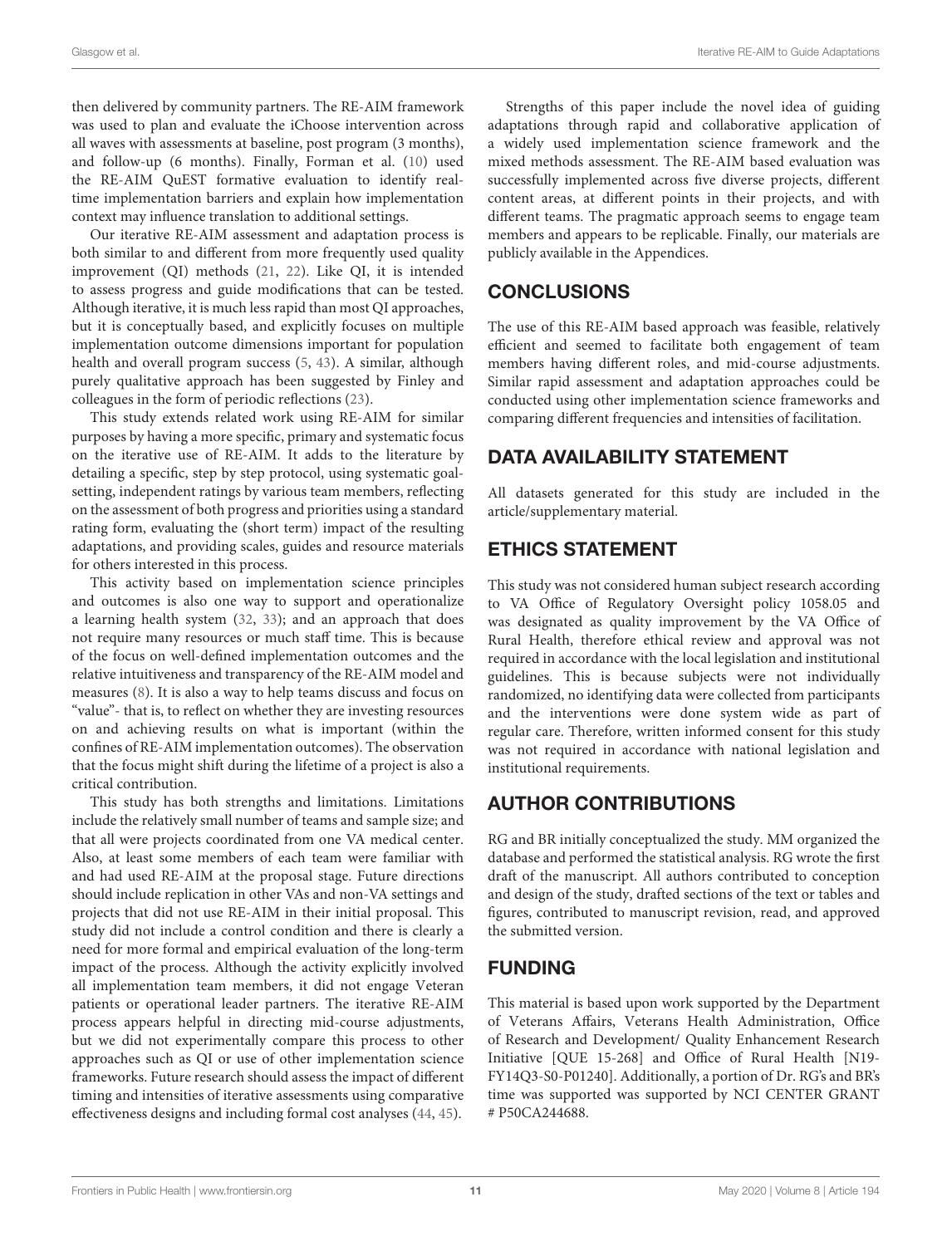# **REFERENCES**

- <span id="page-11-0"></span>1. Nilsen P. Making sense of implementation theories, models and frameworks. Implement. Sci. (2015) 10:53. doi: [10.1186/s13012-015-0242-0](https://doi.org/10.1186/s13012-015-0242-0)
- 2. Mitchell SA, Fisher CA, Hastings CE, Silverman LB, Wallen GR. A thematic analysis of theoretical models for translational science in nursing: mapping the field. Nurs Outlook. (2010) 58:287–300. doi: [10.1016/j.outlook.2010.07.001](https://doi.org/10.1016/j.outlook.2010.07.001)
- <span id="page-11-1"></span>3. Birken SA, Powell BJ, Shea CM, Haines ER, Alexis Kirk M, Leeman J, et al. Criteria for selecting implementation science theories and frameworks: results from an international survey. Implement. Sci. (2017) 12:124. doi: [10.1186/s13012-017-0656-y](https://doi.org/10.1186/s13012-017-0656-y)
- <span id="page-11-2"></span>4. Strifler L, Cardoso R, McGowan J, Cogo E, Nincic V, Khan PA, et al. Scoping review identifies significant number of knowledge translation theories, models, and frameworks with limited use. J Clin Epidemiol. (2018) 100:92– 102. doi: [10.1016/j.jclinepi.2018.04.008](https://doi.org/10.1016/j.jclinepi.2018.04.008)
- <span id="page-11-3"></span>5. Glasgow RE, Harden SM, Gaglio B, Rabin B, Smith ML, Porter GC, et al. RE-AIM planning and evaluation framework: adapting to new science and practice with a 20-year review. Front Public Health. (2019) 7:64. doi: [10.3389/fpubh.2019.00064](https://doi.org/10.3389/fpubh.2019.00064)
- <span id="page-11-4"></span>6. Klesges LM, Estabrooks PA, Dzewaltowski DA, Bull SS, Glasgow RE. Beginning with the application in mind: designing and planning health behavior change interventions to enhance dissemination. Ann Behav Med. (2005) 29(Suppl):66–75. doi: [10.1207/s15324796abm2902s\\_10](https://doi.org/10.1207/s15324796abm2902s_10)
- <span id="page-11-5"></span>7. Harden SM, Smith ML, Ory MG, Smith-Ray RL, Estabrooks PA, Glasgow RE. RE-AIM in clinical, community, and corporate settings: perspectives, strategies, and recommendations to enhance public health impact. Front Public Health. (2018) 6:71. doi: [10.3389/fpubh.2018.00071](https://doi.org/10.3389/fpubh.2018.00071)
- <span id="page-11-34"></span>8. Glasgow RE, Estabrooks PE. Pragmatic applications of RE-AIM for health care initiatives in community and clinical settings. Prev Chronic Dis. (2018) 15:E02. doi: [10.5888/pcd15.170271](https://doi.org/10.5888/pcd15.170271)
- <span id="page-11-6"></span>9. Ory MG, Altpeter M, Belza B, Helduser J, Zhang C, Smith ML. Perceived utility of the RE-AIM framework for health promotion/disease prevention initiatives for older adults: a case study from the U.S. Evidence-Based Disease Prevention Initiative. Front Public Health. (2014) 2:143. doi: [10.3389/fpubh.2014.00143](https://doi.org/10.3389/fpubh.2014.00143)
- <span id="page-11-7"></span>10. Forman J, Heisler M, Damschroder LJ, Kaselitz E, Kerr EA. Development and application of the RE-AIM QuEST mixed methods framework for program evaluation. Prev Med Rep. (2017) 6:322–8. doi: [10.1016/j.pmedr.2017.04.002](https://doi.org/10.1016/j.pmedr.2017.04.002)
- <span id="page-11-32"></span>11. Hill JL, Zoellner JM, You W, Brock DJ, Price B, Alexander RC, et al. Participatory development and pilot testing of iChoose: an adaptation of an evidence-based paediatric weight management program for community implementation. BMC Public Health. (2019) 19:122. doi: [10.1186/s12889-019-6450-9](https://doi.org/10.1186/s12889-019-6450-9)
- <span id="page-11-31"></span>12. Kwan BM, Chadha S, Hamer MK, Spagnolo D, Kee S. Mixed methods evaluation of a collaborative care implementation using RE-AIM. Fam Syst Health. (2017) 35:295–307. doi: [10.1037/fsh0000291](https://doi.org/10.1037/fsh0000291)
- <span id="page-11-30"></span>13. Paone D. Using RE-AIM to evaluate implementation of an evidence-based program: a case example from minnesota. J Gerontol Soc Work. (2014) 57:602–25. doi: [10.1080/01634372.2014.907218](https://doi.org/10.1080/01634372.2014.907218)
- <span id="page-11-8"></span>14. Quinn AK, Neta G, Sturke R, Olopade CO, Pollard SL, Sherr K, et al. Adapting and operationalizing the RE-AIM framework for implementation science in environmental health: clean fuel cooking programs in low resource countries. Front Public Health. (2019) 7:389. doi: [10.3389/fpubh.2019.00389](https://doi.org/10.3389/fpubh.2019.00389)
- <span id="page-11-9"></span>15. Riley WT, Glasgow RE, Etheredge L, Abernethy AP. Rapid, responsive, relevant (R3) research: a call for a rapid learning health research enterprise. Clin Transl Med. (2013) 2:10. doi: [10.1186/2001-1326-2-10](https://doi.org/10.1186/2001-1326-2-10)
- 16. Glasgow RE, Chambers D. Developing robust, sustainable, implementation systems using rigorous, rapid and relevant science. Clin Transl Sci. (2012) 5:48–55. doi: [10.1111/j.1752-8062.2011.00383.x](https://doi.org/10.1111/j.1752-8062.2011.00383.x)
- <span id="page-11-10"></span>17. Peek CJ, Glasgow RE, Stange KC, Klesges LM, Purcell EP, Kessler RS. The 5 R's: an emerging bold standard for conducting relevant research in a changing world. Ann Fam Med. (2014) 12:447–55. doi: [10.1370/afm.1688](https://doi.org/10.1370/afm.1688)
- <span id="page-11-11"></span>18. Palinkas LA, Zatzick D. Rapid Assessment Procedure Informed Clinical Ethnography (RAPICE) in pragmatic clinical trials of mental health services implementation: methods and applied case study. Adm Policy Ment Health. (2019) 46:255–70. doi: [10.1007/s10488-018-0909-3](https://doi.org/10.1007/s10488-018-0909-3)
- 19. U.S. Department of Health and Human Services National Cancer Institute. National Cancer Institute. Qualitative Research in Implementation Science

(QualRIS). Available online at: [https://cancercontrol.cancer.gov/IS/docs/NCI-](https://cancercontrol.cancer.gov/IS/docs/NCI-DCCPS-ImplementationScience-WhitePaper.pdf)[DCCPS-ImplementationScience-WhitePaper.pdf.](https://cancercontrol.cancer.gov/IS/docs/NCI-DCCPS-ImplementationScience-WhitePaper.pdf)

- <span id="page-11-12"></span>20. Hamilton AB, Finley EP. Qualitative methods in implementation research: An introduction. Psychiatry Res. (2019) 280:112516. doi: [10.1016/j.psychres.2019.112516](https://doi.org/10.1016/j.psychres.2019.112516)
- <span id="page-11-13"></span>21. Berwick DM. The science of improvement. JAMA. (2008) 299:1182–4. doi: [10.1001/jama.299.10.1182](https://doi.org/10.1001/jama.299.10.1182)
- <span id="page-11-33"></span>22. Shojania KG, Grimshaw JM. Evidence-based quality improvement: the state of the science. Health Aff. (2005) 24:138–50. doi: [10.1377/hlthaff.24.1.138](https://doi.org/10.1377/hlthaff.24.1.138)
- <span id="page-11-14"></span>23. Finley EP, Huynh AK, Farmer MM, Bean-Mayberry B, Moin T, Oishi SM, et al. Periodic reflections: a method of guided discussions for documenting implementation phenomena. BMC Med Res Methodol. (2018) 18:153. doi: [10.1186/s12874-018-0610-y](https://doi.org/10.1186/s12874-018-0610-y)
- <span id="page-11-15"></span>24. Clinton-McHarg T, Yoong SL, Tzelepis F, Regan T, Fielding A, Skelton E, et al. Psychometric properties of implementation measures for public health and community settings and mapping of constructs against the consolidated framework for implementation research: a systematic review. Implement Sci. (2016) 11:148. doi: [10.1186/s13012-016-0512-5](https://doi.org/10.1186/s13012-016-0512-5)
- <span id="page-11-16"></span>25. Fernandez ME, Ruiter RAC, Markham CM, Kok G. Intervention mapping: theory- and evidence-based health promotion program planning: perspective and examples. Front Public Health. (2019) 7:209. doi: [10.3389/fpubh.2019.00209](https://doi.org/10.3389/fpubh.2019.00209)
- <span id="page-11-17"></span>26. Damschroder L, Hall C, Gillon L, Reardon C, Kelley C, Sparks J, et al. The Consolidated Framework for Implementation Research (CFIR): progress to date, tools and resources, and plans for the future. Implement Sci. (2015) 10:A12. doi: [10.1186/1748-5908-10-S1-A12](https://doi.org/10.1186/1748-5908-10-S1-A12)
- <span id="page-11-18"></span>27. Wiltsey Stirman S, Baumann AA, Miller CJ. The FRAME: an expanded framework for reporting adaptations and modifications to evidence-based interventions. Implement Sci. (2019) 14:58. doi: [10.1186/s13012-019-0898-y](https://doi.org/10.1186/s13012-019-0898-y)
- <span id="page-11-19"></span>28. Chambers DA, Norton WE. The adaptome: advancing the science of intervention adaptation. Am J Prev Med. (2016) 51(4 Suppl 2):S124–31. doi: [10.1016/j.amepre.2016.05.011](https://doi.org/10.1016/j.amepre.2016.05.011)
- <span id="page-11-20"></span>29. Chambers DA, Glasgow RE, Stange KC. The dynamic sustainability framework: addressing the paradox of sustainment amid ongoing change. Implement Sci. (2013) 8:117. doi: [10.1186/1748-5908-8-117](https://doi.org/10.1186/1748-5908-8-117)
- <span id="page-11-21"></span>30. Mittman B. Evaluating complex interventions: confronting and guiding (versus ignoring and suppressing) heterogeneity and adaptation. PSMG Northwestern Grand Rounds webinar series. (2018) Available from: cepim.northwestern.edu/psmg-archive/
- <span id="page-11-22"></span>31. Shelton RC, Cooper BR, Stirman SW. The sustainability of evidence-based interventions and practices in public health and health care. Annu Rev Public Health. (2018) 39:55–76. doi: [10.1146/annurev-publhealth-040617-014731](https://doi.org/10.1146/annurev-publhealth-040617-014731)
- <span id="page-11-23"></span>32. Deans KJ, Sabihi S, Forrest CB. Learning health systems. Semin Pediatr Surg. [\(2018\) 27:375–8. doi: 10.1053/j.sempedsurg.2018.](https://doi.org/10.1053/j.sempedsurg.2018.10.005) 10.005
- <span id="page-11-24"></span>33. Kilbourne AM, Elwy AR, Sales AE, Atkins D. Accelerating research impact in a learning health care system: va's quality enhancement research initiative in the choice act era. Med Care. (2017) 55(Suppl 7):S4–S12. doi: [10.1097/MLR.0000000000000683](https://doi.org/10.1097/MLR.0000000000000683)
- <span id="page-11-25"></span>34. Rabin BA, McCreight M, Battaglia C, Ayele R, Burke RE, Hess PL, et al. Systematic, multimethod assessment of adaptations across four diverse health systems interventions. Front Public Health. (2018) 6:102. doi: [10.3389/fpubh.2018.00102](https://doi.org/10.3389/fpubh.2018.00102)
- <span id="page-11-27"></span>35. Bradley SM, Rumsfeld JS, Ho PM. Incorporating health status in routine care to improve health care value: the va patient reported health status assessment (PROST) system. JAMA. (2016) 316:487–8. doi: [10.1001/jama.2016.6495](https://doi.org/10.1001/jama.2016.6495)
- <span id="page-11-28"></span>36. Ayele RA, Lawrence E, McCreight M, Fehling K, Peterson J, Glasgow RE, et al. Study protocol: improving the transition of care from a non-network hospital back to the patient's medical home. BMC Health Serv Res. (2017) 17:123. doi: [10.1186/s12913-017-2048-z](https://doi.org/10.1186/s12913-017-2048-z)
- <span id="page-11-29"></span>37. Leonard C, Lawrence E, McCreight M, Lippmann B, Kelley L, Mayberry A, et al. Implementation and dissemination of a transition of care program for rural veterans: a controlled before and after study. Implement Sci. (2017) 12:123. doi: [10.1186/s13012-017-0653-1](https://doi.org/10.1186/s13012-017-0653-1)
- <span id="page-11-26"></span>38. U.S. Department of Veterans. Affairs HSRaD Quality Enhancement Research Initiative (QUERI). Building Pain Management Expertise in VA Primary Care. QUERI E-news. (2017). Available online at: [https://www.queri.research.va.](https://www.queri.research.va.gov/qnews/feb17/default.cfm?QnewsMenu=article4) [gov/qnews/feb17/default.cfm?QnewsMenu=article4.](https://www.queri.research.va.gov/qnews/feb17/default.cfm?QnewsMenu=article4)